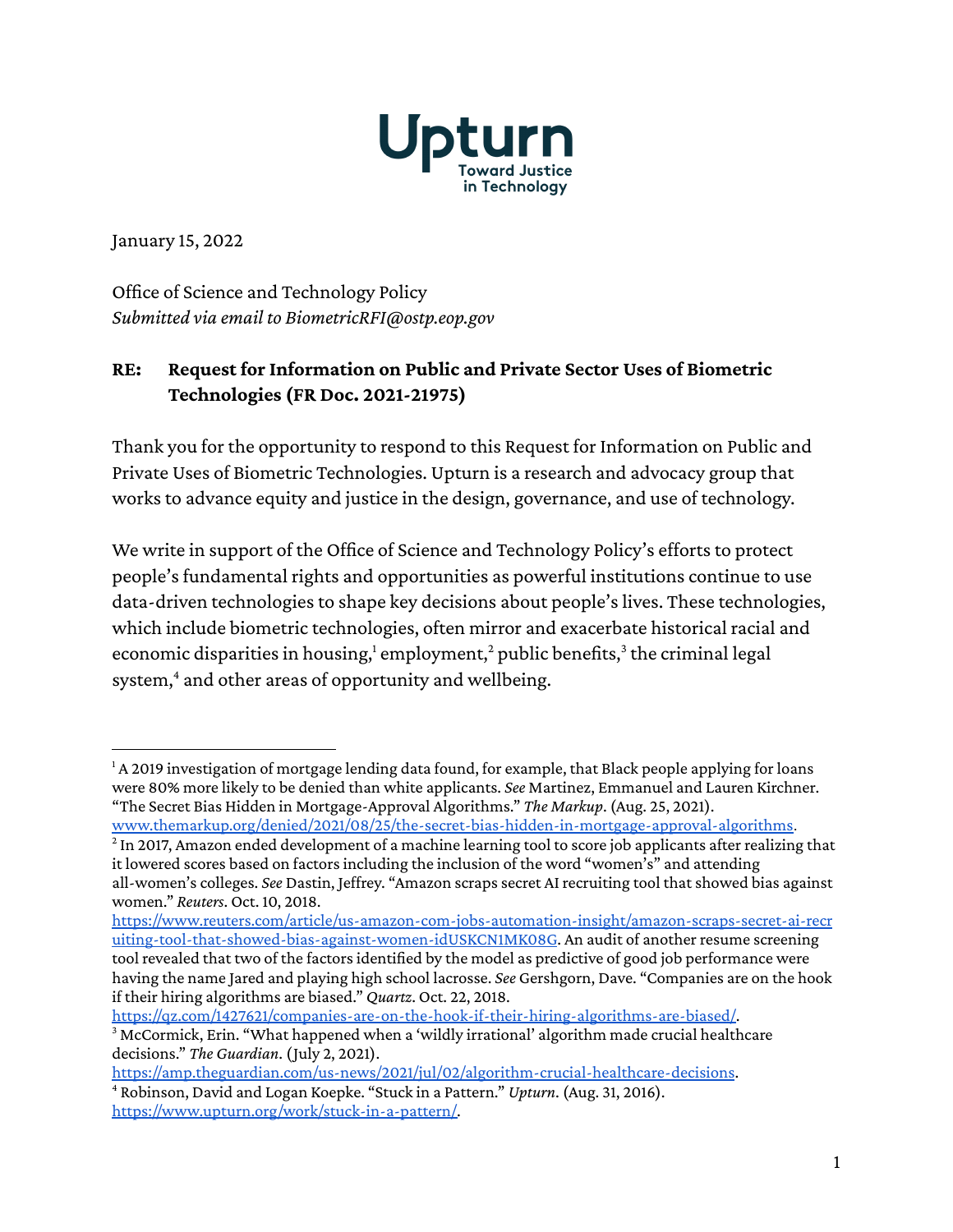Across these areas, technologies are often used to make political decisions that can substantially affect people's material conditions, especially in the absence of careful attention and government regulation. <sup>5</sup> Over the past few decades, these technologies have undermined existing legal protections, including longstanding civil rights protectionsthat have not kept pace with technology. 6

# **1. Biometrics are just one type of technology that are shaping people's rights and opportunities and deepening existing racial, economic, and other social disparities.**

Biometric technologies are among the latest in a long line of technologiesthat purport to measure people's attributes and predict future behavior, often with serious consequences. For decades, both governments and the private sector have used digital technologiesto help determine people's access to social resources, such as housing and government benefits; economic opportunities, including jobs, credit, and education; and basic autonomy and wellbeing, including healthcare and public safety.

Today's terminology places all of these technologies in the frame of "AI," which confers more complexity and novelty than the issues often deserve. The most consequential technologies that are affecting people's rights and shaping their opportunities today are often not new — and the problems that these technologies exacerbate, such as racial, gender, disability, and other forms of discrimination and inequities, are longstanding. For instance, statistical risk assessment tools that states are adopting today for pretrial release decisions date back to at least the 1990s.<sup>7</sup> Consumer credit scoring algorithms, like FICO, emerged in the 1980s. 8

The same concerns that animate today's call for a new Bill of Rights for an "AI-powered world" were raised during the Obama administration, under the frame of "big data,"

<sup>&</sup>lt;sup>5</sup> For example, in 2017, Immigration and Customs Enforcement (ICE) quietly changed its risk assessment toolso that it no longer made any recommendationsto release people awaiting deportation hearings. *Jose L. Velesaca v. Chad Wolfet al.* United States District Court for the Southern District of New York. 1:20-cv-01803. Feb 28, 2020. [https://www.nyclu.org/en/cases/jose-l-velesaca-v-chad-wolf-et-al.](https://www.nyclu.org/en/cases/jose-l-velesaca-v-chad-wolf-et-al)

<sup>&</sup>lt;sup>6</sup> See, e.g., Solon Barocas and Andrew Selbst. "Big Data's Disparate Impact." 104 Calif. L. Rev. 671. (2016). <https://www.californialawreview.org/print/2-big-data>.

<sup>7</sup> For example, COMPAS, a hotly contested tool that many states have adopted to inform pretrial release decisions, was first developed in 1998. VPRAI, another widely-used pretrial risk assessment tool, was first developed in 2003. *See* <https://pretrialrisk.com/the-basics/common-prai/>.

<sup>&</sup>lt;sup>8</sup> Hill, Adriene. "A brief history of the credit score." *Marketplace*. (Apr. 22, 2014). <https://www.marketplace.org/2014/04/22/brief-history-credit-score/>.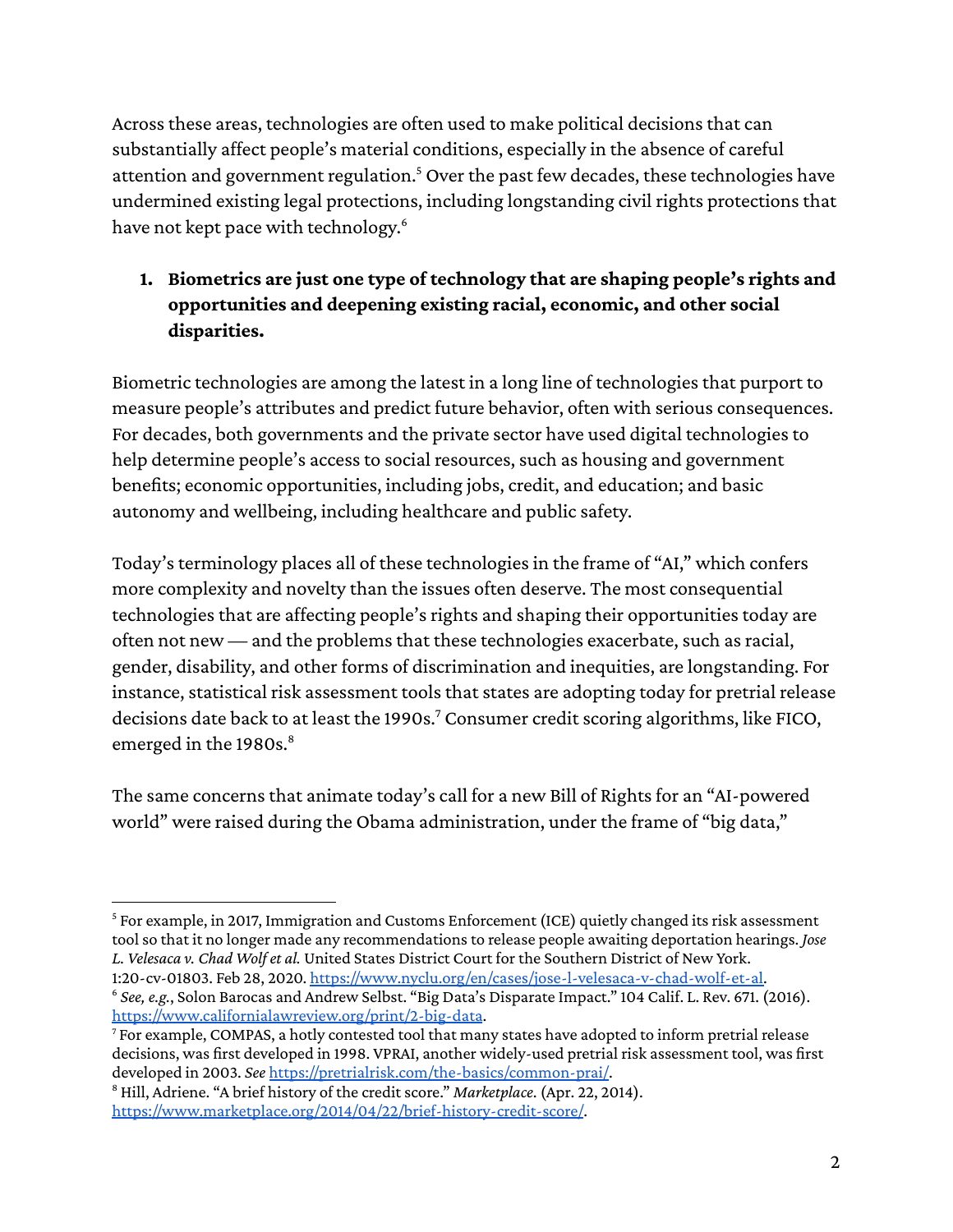which was the fashionable term at the time.<sup>9</sup> While biometric technologies, particularly recent applications of face recognition, may be an attractive starting point, this administration must consider the impact of a broader scope of technologies and data practices, most of which are not biometrics or AI.

Consider a job applicant who is applying online for an hourly job. Many large employersin the U.S. now use multipurpose "applicant tracking systems" to manage their hiring processes, which often include background checks and a variety of online skills and personality screening tests. Some personality tests used in this context purport to assess people's trustworthiness and other traits, but in ways that reflect racist and ableist assumptions and anti-union motivations. <sup>10</sup> While these aren't complex technologies, they are among the ones that regulators like the Equal Employment Opportunity Commission should center in any examination of hiring discrimination and technology. To be sure, some vendors, like HireVue, have sought to introduce face or voice analysis technologies into employers' interviewing processes, but the practical impact of these applications today remains quite limited.<sup>11</sup>

Similarly in other areas, many well-entrenched technology and data practices continue to have adverse impacts on Americans' everyday lives: the use of eviction and criminal records in tenant screening tools, $^{12}$  increased digital tracking of families in the child welfare system<sup>13</sup> and of workers in home care,<sup>14</sup> law enforcement searches of people's

<https://www.upturn.org/static/files/2020-10-27-testimony-DC-fair-tenant-screening-act.pdf>

<sup>9</sup> *See* "Big Data: Seizing Opportunities, Preserving Values." Executive Office of the President. (May 2014). [https://obamawhitehouse.archives.gov/sites/default/files/docs/big\\_data\\_privacy\\_report\\_may\\_1\\_2014.pdf;](https://obamawhitehouse.archives.gov/sites/default/files/docs/big_data_privacy_report_may_1_2014.pdf) "Big Data: A Report on Algorithmic Systems, Opportunity, and Civil Rights." Executive Office of the President. (May 2016).

[https://obamawhitehouse.archives.gov/sites/default/files/microsites/ostp/2016\\_0504\\_data\\_discrimination](https://obamawhitehouse.archives.gov/sites/default/files/microsites/ostp/2016_0504_data_discrimination.pdf) [.pdf](https://obamawhitehouse.archives.gov/sites/default/files/microsites/ostp/2016_0504_data_discrimination.pdf).

<sup>&</sup>lt;sup>10</sup> Rieke, Aaron; Urmila Janardan; Mingwei Hsu; and Natasha Duarte. "Essential Work." Upturn. (July 6, 2021). <https://www.upturn.org/work/essential-work/>.

<sup>11</sup> Knight, Will. "Job Screening Service Halts Facial Analysis of Applicants." *Wired*. (Jan. 12, 2021). [https://www.wired.com/story/job-screening-service-halts-facial-analysis-applicants/.](https://www.wired.com/story/job-screening-service-halts-facial-analysis-applicants/)

<sup>&</sup>lt;sup>12</sup> Public Hearing on B23-149, Fair Tenant Screening Act of 2019, B23-498, Intersectional Discrimination Protection Amendment Act of 2019, B23-195, Michael A. Stoops Anti-Discrimination Amendment Act of 2019: Council of the District of Columbia Committee on Government Operations. October 27, 2020. (Testimony of Natasha Duarte and Tinuola Dada).

<sup>&</sup>lt;sup>14</sup> Mateescu, Alexandra. "Electronic Visit Verification: The Weight of Surveillance and the Fracturing of Care." *Data & Society.* (Nov. 16, 2021). <sup>13</sup> Roberts, Dorothy. "Child protection assurveillance of African American families." *Journal of Social Welfare and Family Law*. Vol 36. (2014). [https://www.tandfonline.com/doi/abs/10.1080/09649069.2014.967991.](https://www.tandfonline.com/doi/abs/10.1080/09649069.2014.967991)

[https://datasociety.net/library/electronic-visit-verification-the-weight-of-surveillance-and-the-fracturing](https://datasociety.net/library/electronic-visit-verification-the-weight-of-surveillance-and-the-fracturing-of-care) [-of-care](https://datasociety.net/library/electronic-visit-verification-the-weight-of-surveillance-and-the-fracturing-of-care)*.*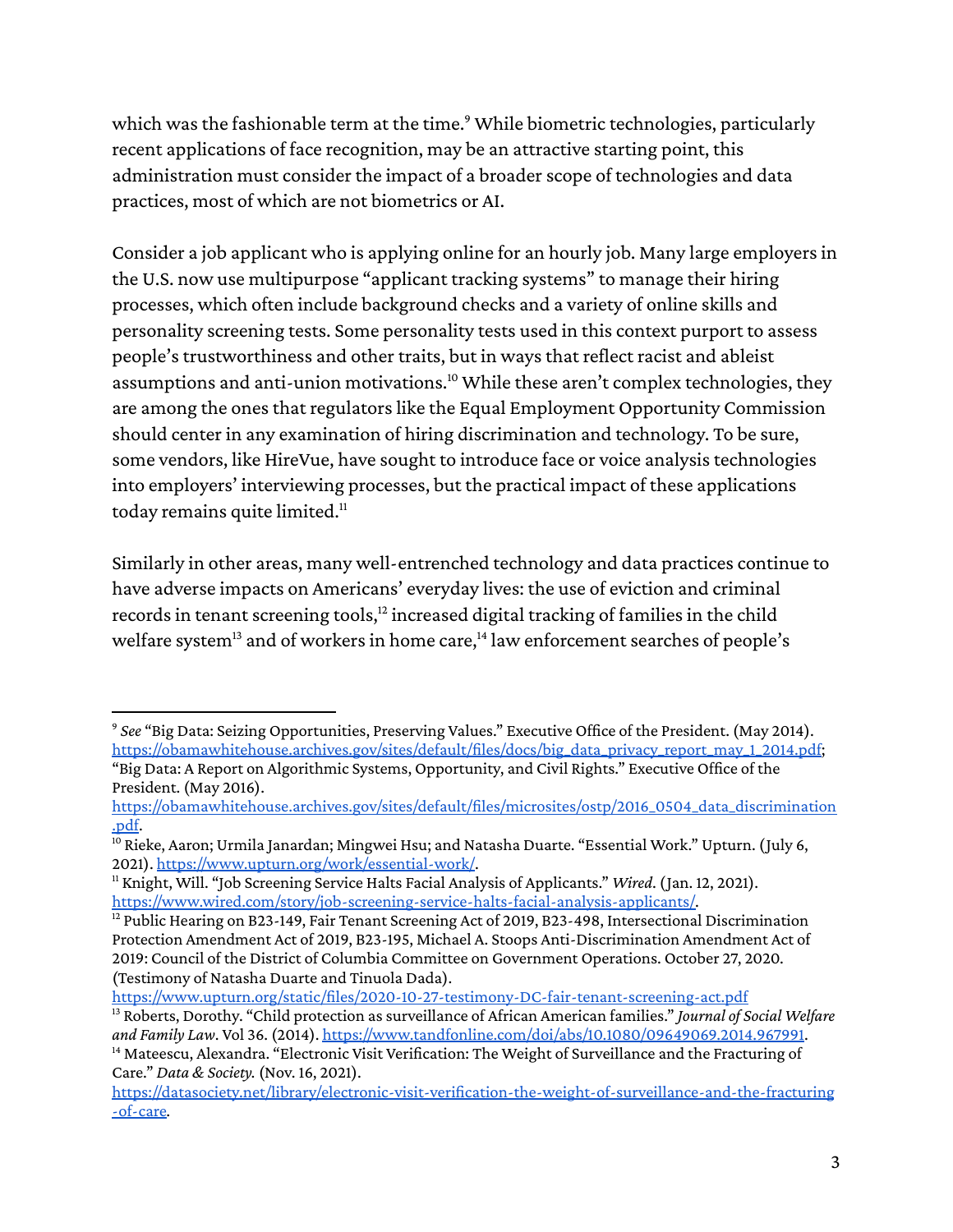cellphones, <sup>15</sup> and so on. Practices and systemslike these have harmed people for decades — scrutiny cannot only be limited to emerging toolslike biometrics or AI.

# **2. It's inadequate to address the harms of technology by examining technology in isolation. It's vital to consider the broader social, political, and historical context in which technology is used.**

Technology tends to amplify structural power — and technology's impact depends not only on its design, but also on the broader social, political, and historical context in which it is used. While work to assess the statistical validity of a technology may provide important technical guideposts, additional perspectives are needed to more fully evaluate the potential effects of technology in various social contexts.

As a case in point, researchers and government agencies have worked to assessracial and gender disparities in popular face recognition programs.<sup>16</sup> These studies have been indispensable to understanding these programs' flaws. But even a technically "perfect" face recognition system would still perpetuate many social harms, including the harms of increased surveillance.<sup>17</sup> This is why, last year, over 40 civil society organizations called for an end to law enforcement's use of face recognition. <sup>18</sup> Due to the long history of racial discrimination and abuse by law enforcement in the United States, which continuesto this day, the organizations concluded that "in the context of policing, face recognition is always dangerous—no matter its accuracy." 19

In other cases, the use of a technology may benefit some people while at the same time harming others. For example, the use of face recognition to verify the identities of people

<sup>&</sup>lt;sup>15</sup> Law enforcement uses mobile device forensic tools (MDFTs) to extract and search data on people's phones. The software includes face recognition capabilities for searching photos stored on the phone. Koepke, Logan; Emma Weil; Urmila Janardan; Tinuola Dada; and Harlan Yu. "Mass Extraction." *Upturn*. (Oct. 20, 2020). [https://www.upturn.org/work/mass-extraction/.](https://www.upturn.org/work/mass-extraction/)

<sup>&</sup>lt;sup>16</sup> Buolamwini and Timnit Gebru. "Gender Shades: Intersectional Accuracy Disparities in Commercial Gender Classification." (2018). [http://proceedings.mlr.press/v81/buolamwini18a/buolamwini18a.pdf.](http://proceedings.mlr.press/v81/buolamwini18a/buolamwini18a.pdf); Grother, Patrick; Mei Ngan; Kayee Hanaoka. "Face Recognition Vendor Test (FRVT) Part 3: Demographic Effects." *NISTIR 8280, National Inst. of Standards and Technology*. (December 2019). [https://nvlpubs.nist.gov/nistpubs/ir/2019/NIST.IR.8280.pdf.](https://nvlpubs.nist.gov/nistpubs/ir/2019/NIST.IR.8280.pdf)

<sup>&</sup>lt;sup>17</sup> Garvie, Clare; Alvaro Bedoya; and Jonathan Frankle. "The Perpetual Line-Up: Unregulated Police Face Recognition in America." *Georgetown Law Center on Privacy & Technology*. (Oct. 18, 2016). [https://www.perpetuallineup.org/.](https://www.perpetuallineup.org/)

<sup>&</sup>lt;sup>18</sup> New America's Open Technology Institute, The Leadership Conference on Civil and Human Rights, and Upturn, et al. "Civil Rights Concerns Regarding Law Enforcement Use of Face Recognition Technology." (June 3, 2021).

<sup>19</sup> *Id.* [https://www.newamerica.org/oti/press-releases/civil-society-coalition-releases-statement-of-concerns-re](https://www.newamerica.org/oti/press-releases/civil-society-coalition-releases-statement-of-concerns-regarding-law-enforcement-use-of-face-recognition-technology/) [garding-law-enforcement-use-of-face-recognition-technology/](https://www.newamerica.org/oti/press-releases/civil-society-coalition-releases-statement-of-concerns-regarding-law-enforcement-use-of-face-recognition-technology/).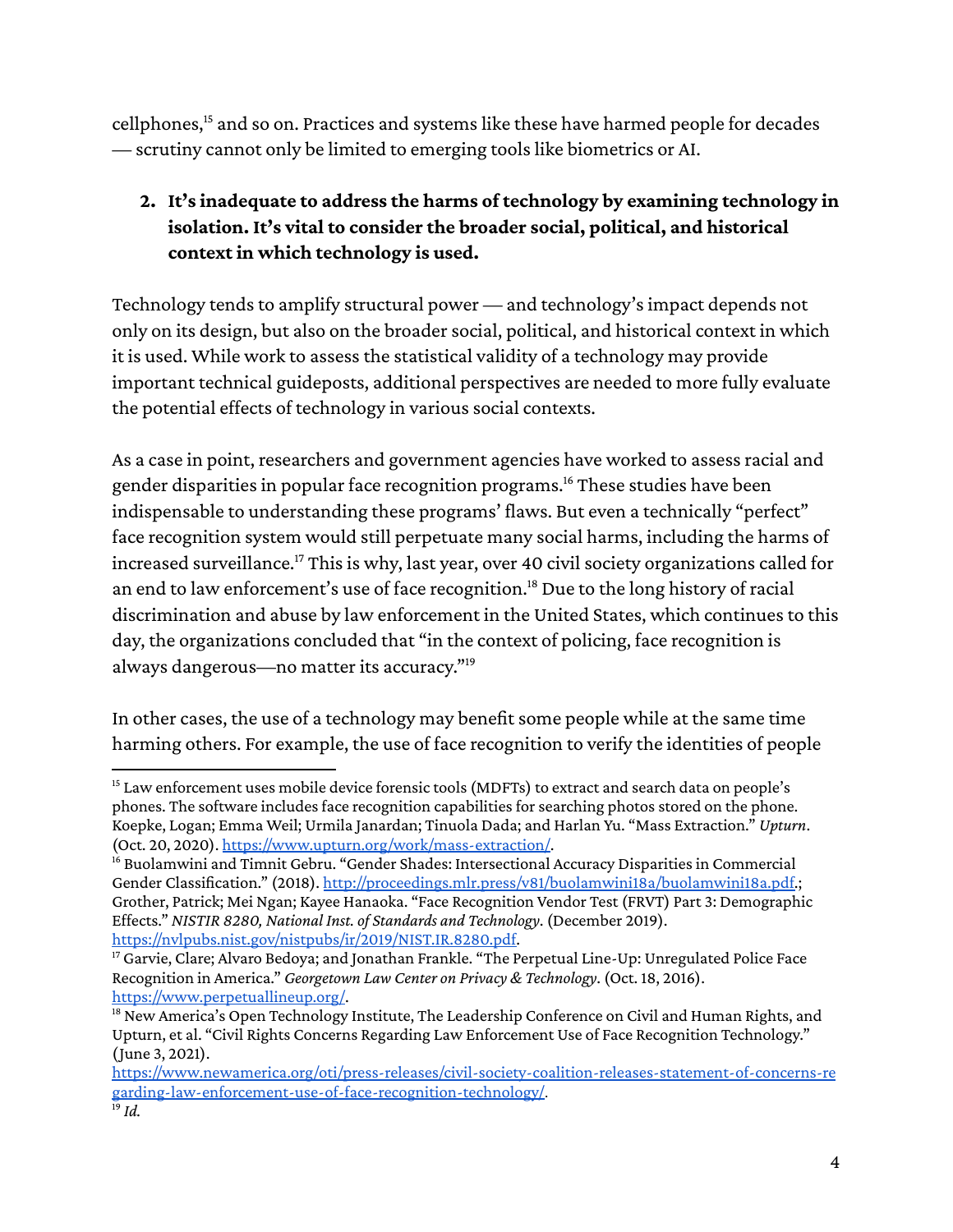applying for unemployment benefits may speed up the process for those who have easy access to smartphones and for whom the software works, while creating barriers for others.<sup>20</sup> Technology can also shift and widen power imbalances, such as when landlords install face recognition to control access to their buildings.<sup>21</sup> The problems here are not only about the technology's accuracy or validity, but are largely tied to existing social inequities and harms that technology further amplifies.

For these reasons, policy debates about the merits of certain technologies need to be rooted in particular social contexts, not in a vacuum. To that end, Upturn, ACLU, the Leadership Conference on Civil and Human Rights, and a coalition of other organizations recently urged relevant federal agencies to step up their regulatory and enforcement activities to specifically address technology's role in discrimination in housing,<sup>22</sup> hiring,<sup>23</sup> and financial services.<sup>24</sup>

# **3. Legal barriers such as trade secrets and non-disclosure agreements often hamper efforts to independently scrutinize the use of technologies. Even still, creating meaningful transparency is only the first step to addressing harms.**

Too often, it's difficult or impossible for researchers, advocates, investigative journalists, and communities to interrogate and challenge the use of technologies. While transparency alone will not mitigate the harms, it is an important baseline upon which people can begin to ask questions about how technologies are used and the potential waysthey create or exacerbate inequities.

<sup>&</sup>lt;sup>20</sup> Kenney, Andrew "<sup>I'</sup>m shocked that they need to have a smartphone': System for unemployment benefits exposes digital divide." *USA Today*. (May 2, 2021).

[https://www.usatoday.com/story/tech/news/2021/05/02/unemployment-benefits-system-leaving-people](https://www.usatoday.com/story/tech/news/2021/05/02/unemployment-benefits-system-leaving-people-behind/4915248001/)[behind/4915248001/](https://www.usatoday.com/story/tech/news/2021/05/02/unemployment-benefits-system-leaving-people-behind/4915248001/).

<sup>&</sup>lt;sup>21</sup> Landlords are increasingly using technology to manage their interactions with current and potential tenants,*e.g.* [https://antievictionmappingproject.github.io/landlordtech/.](https://antievictionmappingproject.github.io/landlordtech/) One high-profile example of tenant organizing to resist the use of biometrics happened in New York City in 2019, when the owner of a large rent-stabilized building attempted to install a face recognition system to control access to the building. *See* Durkin, Erin. "New York tenants fight aslandlords embrace facial recognition cameras." *The Guardian*. (May 30, 2019)

[https://www.theguardian.com/cities/2019/may/29/new-york-facial-recognition-cameras-apartment-com](https://www.theguardian.com/cities/2019/may/29/new-york-facial-recognition-cameras-apartment-complex) [plex.](https://www.theguardian.com/cities/2019/may/29/new-york-facial-recognition-cameras-apartment-complex)

 $22$  "Addressing Technology's Role in Housing Discrimination." (July 13, 2021). [https://www.upturn.org/work/proposals-for-the-biden-administration-to-address-technologys-role-in-hi](https://www.upturn.org/work/proposals-for-the-biden-administration-to-address-technologys-role-in-hiring/) [ring](https://www.upturn.org/work/proposals-for-the-biden-administration-to-address-technologys-role-in-hiring/).

<sup>&</sup>lt;sup>23</sup> "Addressing Technology's Role in Hiring Discrimination." (July 13, 2021). [https://www.upturn.org/work/proposals-for-the-biden-administration-to-address-technology-housing](https://www.upturn.org/work/proposals-for-the-biden-administration-to-address-technology-housing/).

<sup>&</sup>lt;sup>24</sup> "Addressing Technology's Role in Financial Services Discrimination." (July 13, 2021). [https://www.upturn.org/work/proposals-for-the-biden-administration-to-address-technologys-financial](https://www.upturn.org/work/proposals-for-the-biden-administration-to-address-technologys-financial/).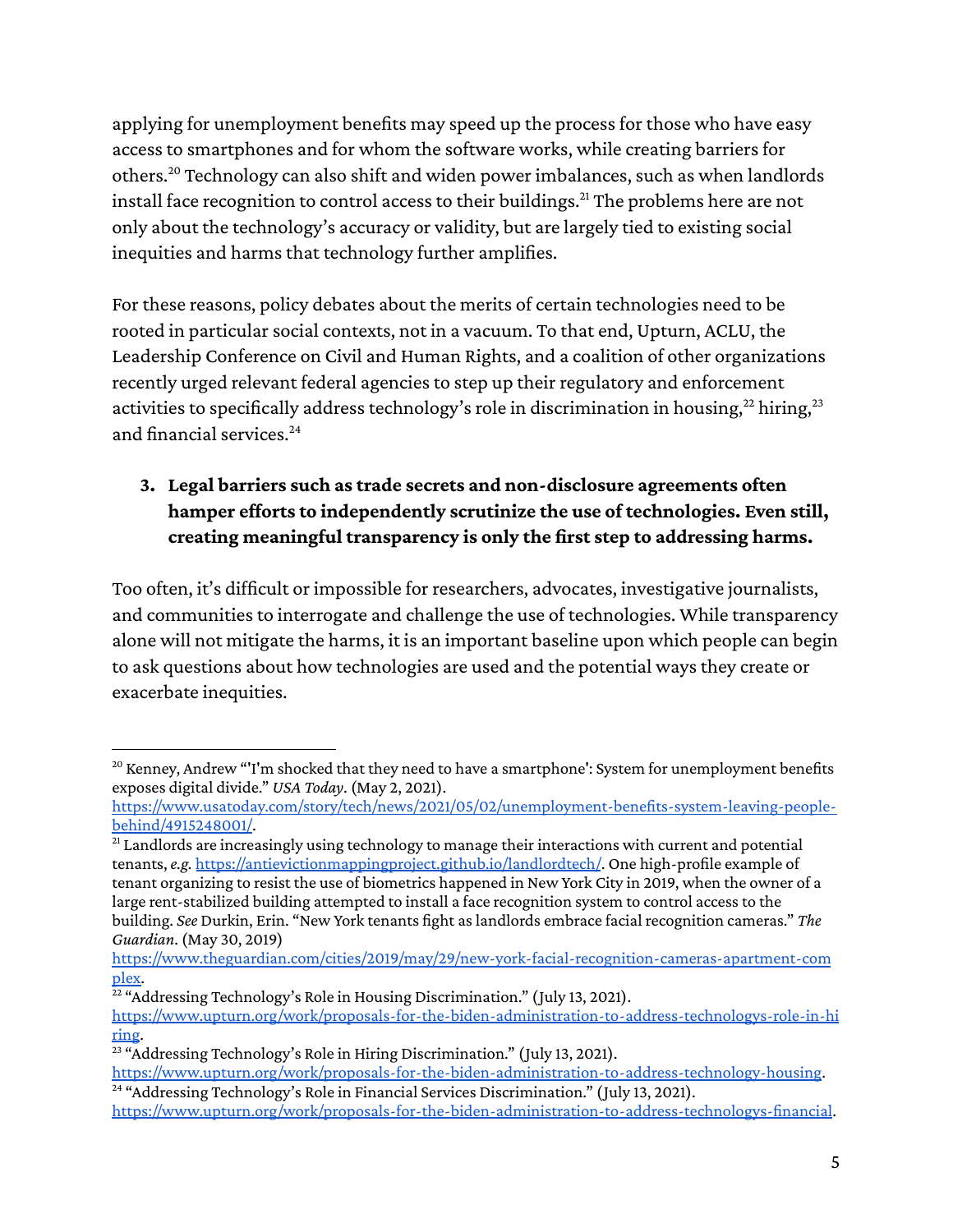One way that technology shifts power is through opacity. While opacity is often attributed to the complex nature of new technologies, such as machine learning models, opacity is often also created or furthered through legal and policy choices that put corporate interests above people's fundamental rights.

For instance, claims of trade secrecy have prevented criminal defendants from scrutinizing evidence created by potentially flawed probabilistic DNA analysis software used by law enforcement.<sup>25</sup> At least two courts have ordered disclosure of the software's source code to uphold the constitutional rights of criminal defendants to confront the evidence against them.<sup>26</sup> Such trade secrets claims have been made not only by private vendors like TrueAllele, but also by government agencies seeking to shield their decision-making tools from independent scrutiny.<sup>27</sup> In a similar vein, private vendors and government agencies have used non-disclosure agreements to hide the mere fact that certain technologies are in use. 28

At the state level, one step forward has been Illinois's Biometric Information Privacy Act (BIPA), which requires companiesto provide disclosure and obtain individual consent before collecting and using biometric information, and prohibits companies from selling

<sup>&</sup>lt;sup>25</sup> Wexler, Rebecca. "Life, Liberty, and Trade Secrets: Intellectual Property in the Criminal Justice System." 70 Stanford Law Review 1343. (2018), 1368.

<https://www.stanfordlawreview.org/print/article/life-liberty-and-trade-secrets/>.

 $^{26}$  In February 2021, a New Jersey appeals court ruled that trade secrets can't be used to limit defense access to source code and other documentation for the DNA software used to analyze evidence in *State v. Pickett* ([https://www.njcourts.gov/attorneys/assets/opinions/appellate/published/a4207-19.pdf?c=0qT\)](https://www.njcourts.gov/attorneys/assets/opinions/appellate/published/a4207-19.pdf?c=0qT). This was an important win in the ongoing fight to stop companies' intellectual property rights from infringing on defendants' constitutional rights. Upturn and Harvard's Cyberlaw Clinic submitted an amicus brief in the case, arguing for the need for independent and adversarial review of the software

<sup>(</sup>[https://www.upturn.org/work/amicus-brief-in-new-jersey-v-pickett/\)](https://www.upturn.org/work/amicus-brief-in-new-jersey-v-pickett/). That same month, the U.S. District Court for the Western District of Pennsylvania ordered disclosure ofsource code for the same software in *U.S. v. Ellis*

<sup>(</sup>[https://storage.courtlistener.com/recap/gov.uscourts.pawd.262237/gov.uscourts.pawd.262237.138.0\\_1.pdf](https://storage.courtlistener.com/recap/gov.uscourts.pawd.262237/gov.uscourts.pawd.262237.138.0_1.pdf) ).

 $^{27}$  New York City's Office of the Chief Medical Examiner refused to share source code with defendants claiming that the software was "proprietary and copyrighted." A judge later ordered OCME to disclose the source code and an expert reviewer identified issuesin the source code that could affect the software's assessment of the likelihood that a given person's DNA is in the mixture. Kirchner, Lauren. "Thousands of Criminal Casesin New York Relied on Disputed DNA Testing Techniques." (Sept. 4, 2017). *ProPublica* and *New York Times*.

[https://www.propublica.org/article/thousands-of-criminal-cases-in-new-york-relied-on-disputed-dna-te](https://www.propublica.org/article/thousands-of-criminal-cases-in-new-york-relied-on-disputed-dna-testing-techniques) [sting-techniques](https://www.propublica.org/article/thousands-of-criminal-cases-in-new-york-relied-on-disputed-dna-testing-techniques).

<sup>&</sup>lt;sup>28</sup> Wessler, Nathan Freed. "Documents in ACLU Case Reveal More Detail on FBI Attempt to Cover Up Stingray Technology." *American Civil Liberties Union*. (Sept. 24, 2014).

[https://www.aclu.org/blog/documents-aclu-case-reveal-more-detail-fbi-attempt-cover-stingray-technolo](https://www.aclu.org/blog/documents-aclu-case-reveal-more-detail-fbi-attempt-cover-stingray-technology) [gy](https://www.aclu.org/blog/documents-aclu-case-reveal-more-detail-fbi-attempt-cover-stingray-technology).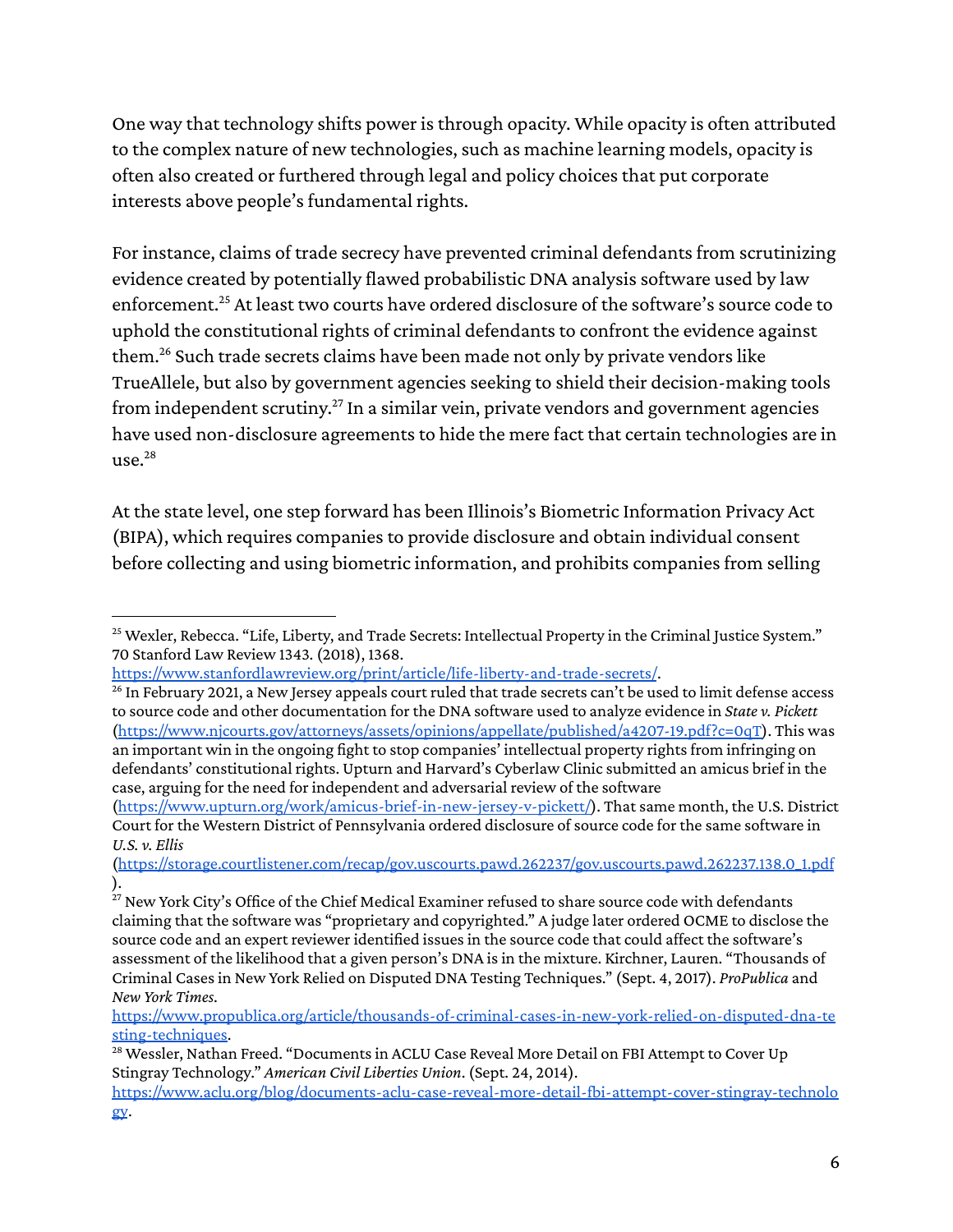or further sharing biometric data without consent.<sup>29</sup> While notice-and-consent can place undue burdens on individuals and may be insufficient to address systemic harms, $^{\rm 30}$  BIPA gave rise to a number of high-profile class action lawsuits and settlements seeking to control how biometrics are used.<sup>31</sup>

#### **4. Regulators and enforcement agencies must actively measure, audit, and address systemic discrimination where technologies are used, and consider non-technological alternatives.**

Inferential and other predictive technologies make probabilistic guesses and they inevitably make mistakes. <sup>32</sup> They also often fail for more prosaic reasons, due to inequities in accessto or familiarity with smartphones and other technological requirements. When these technologies are used to mediate high-stakes decisions, such as determining access to crucial government services and benefits, these failures are not only frustrating and time-consuming but in some caseslife-threatening. Even when these technologies work, they can introduce friction and rigidity to processes that ultimately hinder people's access to vital resources and opportunities. These barriers disproportionately harm people of color, poor people, disabled people, and others.

During the pandemic, as millions of workers sought unemployment benefits, many states began to adopt face recognition tools to verify people's identities. But this created significant burdens for many who either did not have access to smartphones, or for whom the software failed to match their identity. <sup>33</sup> Many were then required to wait on hold for

<sup>&</sup>lt;sup>29</sup> Biometric Information Privacy Act, 740 ILCS 14 (2008). <https://www.ilga.gov/legislation/ilcs/ilcs3.asp?ActID=3004&ChapterID=57>

<sup>&</sup>lt;sup>30</sup> One study estimated the time it would take people to read the privacy policies of all the sites they visit at 201 hours per year. Cranor, Lorrie Faith and Aleecia M. McDonald. "The Cost of Reading Privacy Policies." *I/S: A Journal of Law and Policy for theInformation Society.* 2008 Privacy Year in Review issue. <http://www.is-journal.org/> (Accessed at

[https://lorrie.cranor.org/pubs/readingPolicyCost-authorDraft.pdf\)](https://lorrie.cranor.org/pubs/readingPolicyCost-authorDraft.pdf). On inadequacies of notice-and-consent *see,e.g.* Nehf, James P., "The Failure of 'Notice and Consent' as Effective Consumer Policy." (August 21, 2019). <https://ssrn.com/abstract=3440816>.

<sup>31</sup> *See ACLU v. Clearview AI*. <https://www.aclu.org/legal-document/aclu-v-clearview-ai-complaint>; and *Patel v. Facebook.*

<https://law.justia.com/cases/federal/appellate-courts/ca9/18-15982/18-15982-2019-08-08.html>. Facebook settled *Patel* for \$650 million in February 2021.

<sup>&</sup>lt;sup>32</sup> These mistakes can arise from false matches or non-matches when biometrics are used for identity <https://www.courthousenews.com/wp-content/uploads/2021/02/facebook-settle-approval-2.26.21.pdf>.

verification. Other mistakes stem from false assumptions, or a fundamental lack of scientific grounding, when technology attempts to infer demographic traits, behavior, emotional state, or intent.

<sup>&</sup>lt;sup>33</sup> Lyons, Kim. "Facial recognition software used to verify unemployment recipients reportedly doesn't work well." *The Verge*. (June 19, 2021).

[https://www.theverge.com/2021/6/19/22541427/facial-recognition-software-verify-unemployment-benefit](https://www.theverge.com/2021/6/19/22541427/facial-recognition-software-verify-unemployment-benefits-id-me) [s-id-me.](https://www.theverge.com/2021/6/19/22541427/facial-recognition-software-verify-unemployment-benefits-id-me)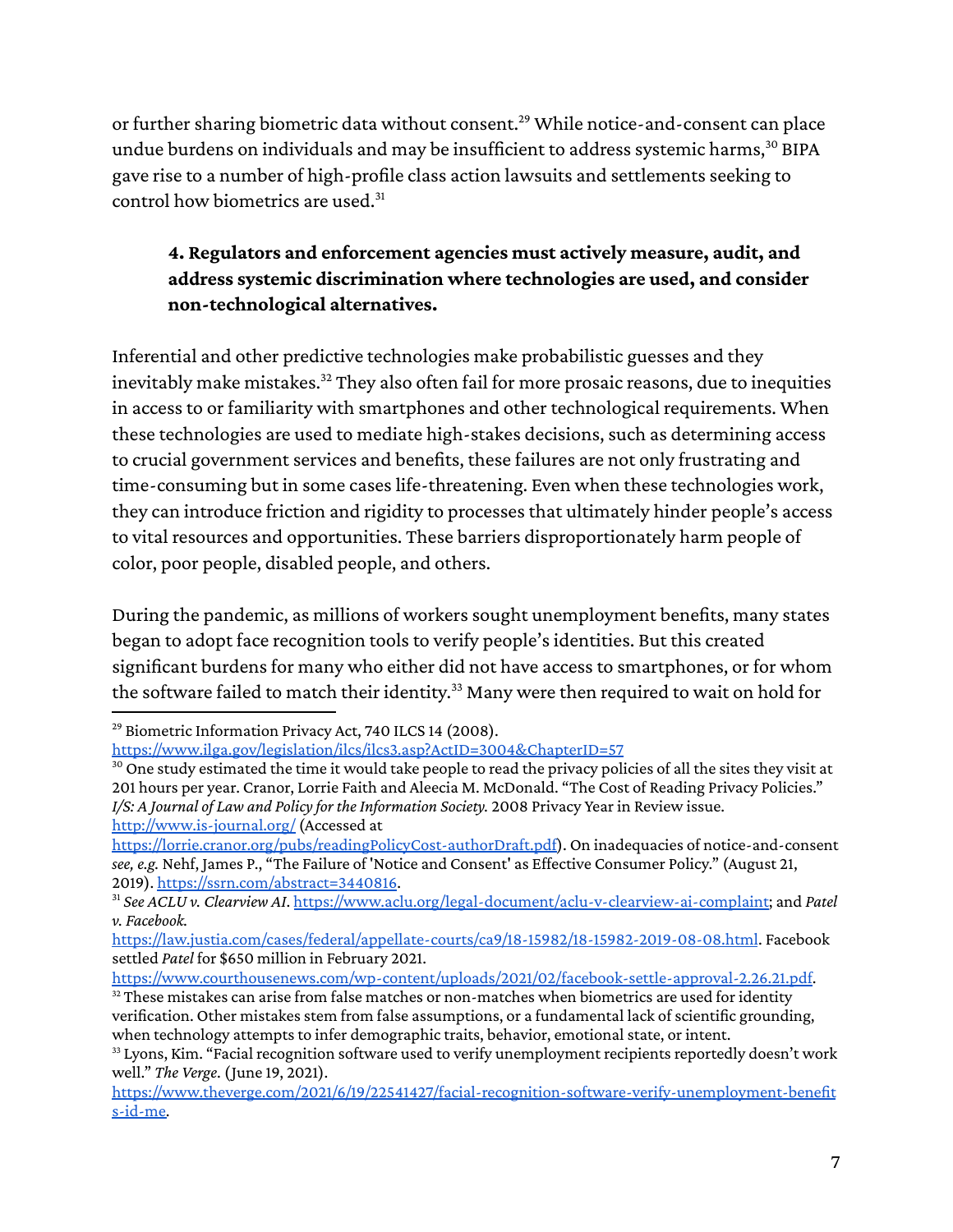hours to resolve issues $^{34}$  and some — without alternate options or timely redress — ended up abandoning the process altogether in frustration, giving up on the benefits that they deserved to receive. 35 Importantly, because of existing disparities acrossrace, class, and geography in accessto smartphones and broadband internet, these burdenstoo often fell on those who were most vulnerable and most in need of benefits. 36

In another context, the growing popularity of e-proctoring software — from K-12 classrooms to bar examinations $37$  — creates systems that often fail to verify the identities of Black students and other students of color,<sup>38</sup> arbitrarily and unfairly flag some students for cheating, and set up rigid behavioral rules that punish students for getting up to use the bathroom or looking around the room.<sup>39</sup> While these are problems for any student, such software can impose much worse effects on disabled students, "which can also exacerbate underlying anxiety and trauma."<sup>40</sup> Black students and other students of color,

<https://www.eff.org/deeplinks/2020/10/bar-applicants-deserve-better-proctored-barpocalypse>

 $34$  One woman in Colorado tried and failed 60 times to take a suitable picture on her older smartphone to verify her identity. *See* Kenney, Andrew. "'I'm shocked that they need to have a smartphone': System for unemployment benefits exposes digital divide." *USA Today*. (May 2, 2021). [https://www.usatoday.com/story/tech/news/2021/05/02/unemployment-benefits-system-leaving-people-](https://www.usatoday.com/story/tech/news/2021/05/02/unemployment-benefits-system-leaving-people-behind/4915248001/)

[behind/4915248001/](https://www.usatoday.com/story/tech/news/2021/05/02/unemployment-benefits-system-leaving-people-behind/4915248001/).

<sup>&</sup>lt;sup>35</sup> One person applying for unemployment benefits in California spent months submitting paperwork and calling a hotline before being asked to use face recognition to verify their identity. After multiple attempts, the system couldn't match their face and they eventually stopped trying to access unemployment benefits. *See* Sato, Mia. "The pandemic istesting the limits of face recognition." *MIT Technology Review*. (Sept. 28, 2021).

[https://www.technologyreview.com/2021/09/28/1036279/pandemic-unemployment-government-face-rec](https://www.technologyreview.com/2021/09/28/1036279/pandemic-unemployment-government-face-recognition/) [ognition/](https://www.technologyreview.com/2021/09/28/1036279/pandemic-unemployment-government-face-recognition/).

<sup>36</sup> White Americans are more likely to have a computer and broadband internet than Black or Hispanic Americans. *See* Atske, Sara and Andrew Perrin. "Home broadband adoption, computer ownership vary by race, ethnicity in the U.S." *Pew Research Center*. (July 16, 2021).

[https://www.pewresearch.org/fact-tank/2021/07/16/home-broadband-adoption-computer-ownership-var](https://www.pewresearch.org/fact-tank/2021/07/16/home-broadband-adoption-computer-ownership-vary-by-race-ethnicity-in-the-u-s/) [y-by-race-ethnicity-in-the-u-s/](https://www.pewresearch.org/fact-tank/2021/07/16/home-broadband-adoption-computer-ownership-vary-by-race-ethnicity-in-the-u-s/).

<sup>37</sup> Kelley, Jason. "Bar Applicants Deserve Better than a Remotely Proctored 'Barpocalypse.'" *Electronic Frontier Foundation*. (Oct. 9, 2020).

<sup>38</sup> Johnson, Kari. "ExamSoft'sremote bar exam sparks privacy and facial recognition concerns." *VentureBeat*. (Sept. 29, 2020).

[https://venturebeat.com/2020/09/29/examsofts-remote-bar-exam-sparks-privacy-and-facial-recognition](https://venturebeat.com/2020/09/29/examsofts-remote-bar-exam-sparks-privacy-and-facial-recognition-concerns/)[concerns/.](https://venturebeat.com/2020/09/29/examsofts-remote-bar-exam-sparks-privacy-and-facial-recognition-concerns/)

<sup>&</sup>lt;sup>39</sup> Brown, Lydia X. Z. "How Automated Test Proctoring Software Discriminates Against Disabled Students." *Center for Democracy & Technology*. (November 16, 2020)

[https://cdt.org/insights/how-automated-test-proctoring-software-discriminates-against-disabled-studen](https://cdt.org/insights/how-automated-test-proctoring-software-discriminates-against-disabled-students/) [ts/](https://cdt.org/insights/how-automated-test-proctoring-software-discriminates-against-disabled-students/).

<sup>40</sup> *Id.*